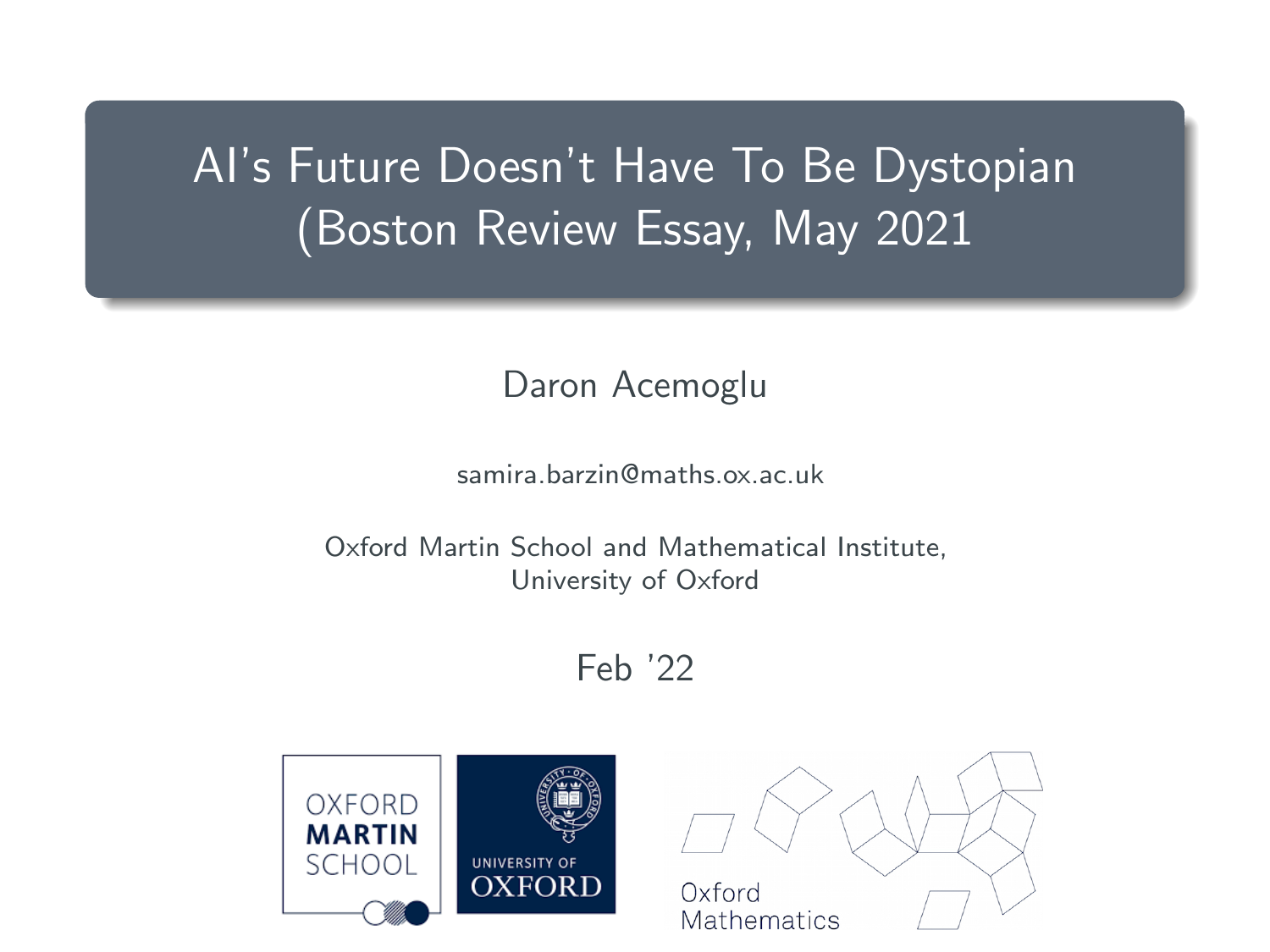





 $\begin{picture}(150,10) \put(0,0){\line(1,0){10}} \put(0,0){\line(1,0){10}} \put(0,0){\line(1,0){10}} \put(0,0){\line(1,0){10}} \put(0,0){\line(1,0){10}} \put(0,0){\line(1,0){10}} \put(0,0){\line(1,0){10}} \put(0,0){\line(1,0){10}} \put(0,0){\line(1,0){10}} \put(0,0){\line(1,0){10}} \put(0,0){\line(1,0){10}} \put(0,0){\line(1,0){10}} \put(0$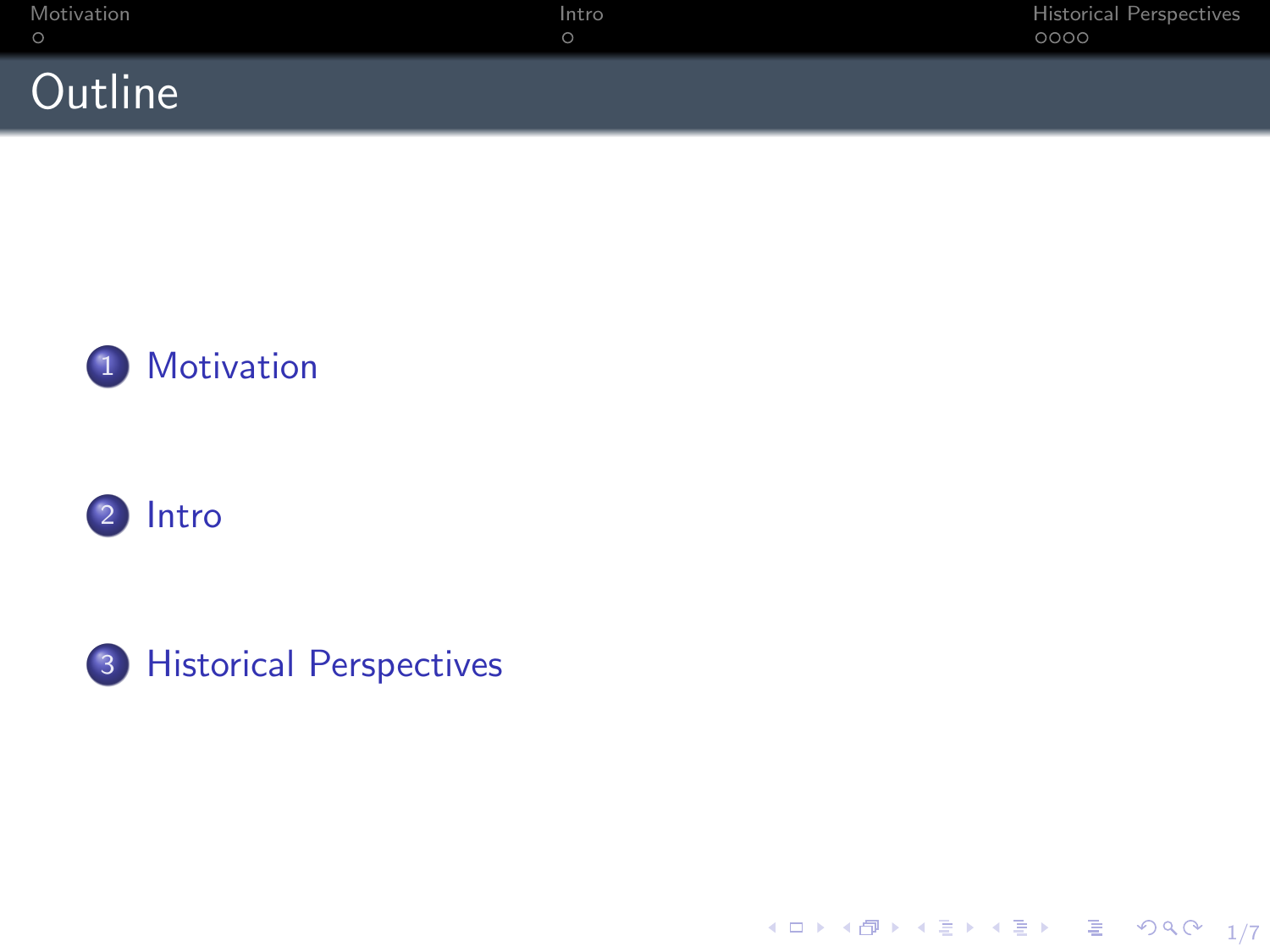4 ロ ▶ 4 @ ▶ 4 할 ▶ 4 할 ⊁ → 할 → 9 Q Q + 2/7

## <span id="page-2-0"></span>**Main Argument**

The overarching argument is focussed on two main points

"If AI technology continues to develop along its current path, it is likely to create social upheaval for at least two reasons. For one, AI will affect the future of jobs. Our current trajectory automates work to an excessive degree while refusing to invest in human productivity; further advances will displace workers and fail to create new opportunities (and, in the process, miss out on AI's full potential to enhance productivity). For another, AI may undermine democracy and individual freedoms."

- **o** future of work
- **•** democracy and political stability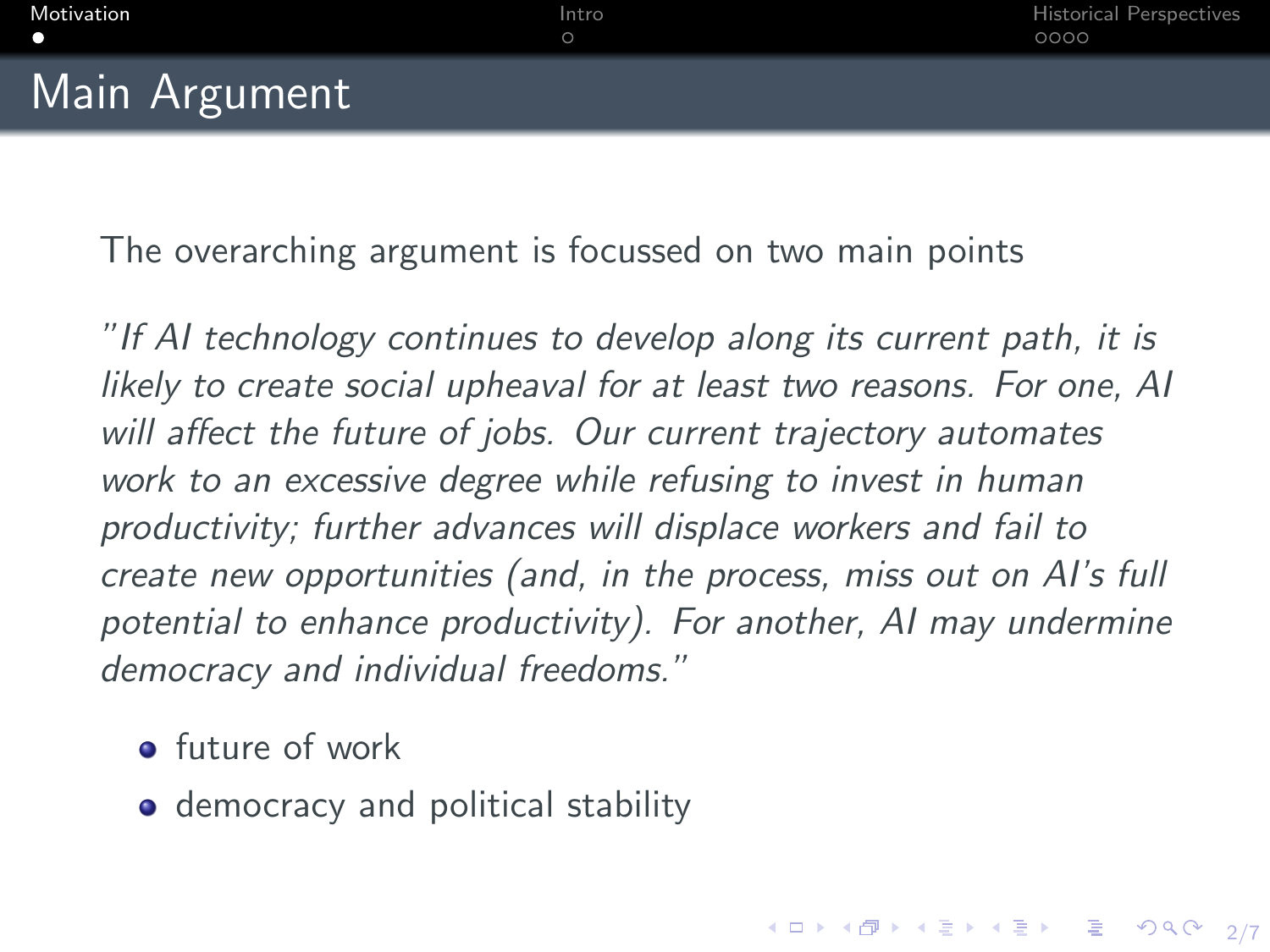3/7

# <span id="page-3-0"></span>Future of Work - Main Point

The current development of AI crowds out workers in contrast to AI functioning as labour augmenting technology.

Policy Relevance for **AI regulation** and **AI research ethics** 

- redirection of AI research through
- AI regulation
- **•** norms and priorities for AI research
- AI research oversight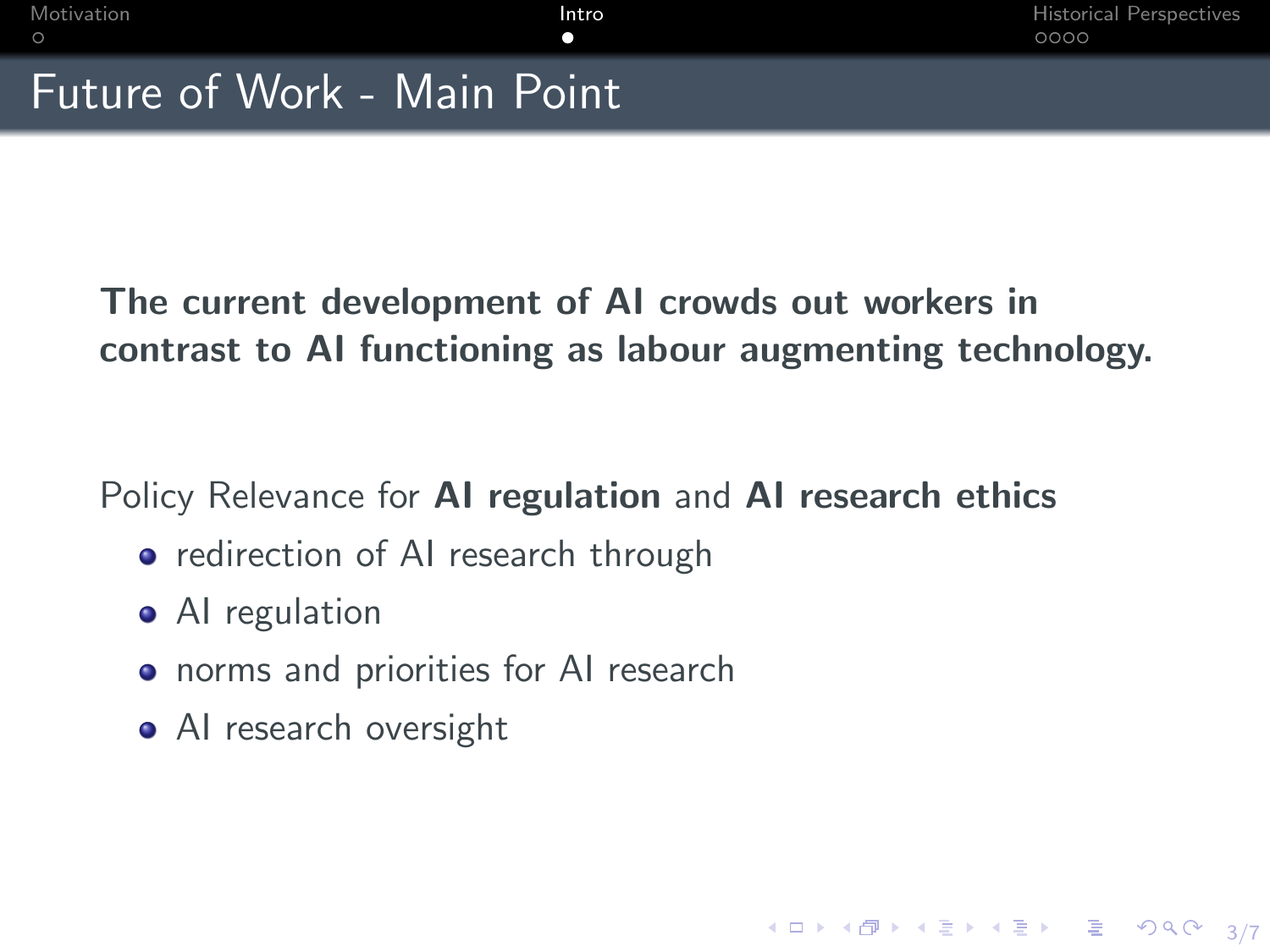4/ 미 ▶ 4/ 레 ▶ 4/ 로 ▶ 4/로 ▶ 그로 → 9/9 Q + 4/7

# <span id="page-4-0"></span>Automation across the 20th century

### Technology and labour market institutions were mutually self-reinforcing so that technology aided real wage growth

 $\circ$ 

"It makes sense to build long-term relationships with workers and pay them high wages when they are rapidly becoming more productive. It also makes sense to create good jobs and invest in worker productivity when labor market institutions rule out the low-wage path. Hence, technologies boosting human productivity and labor market institutions protecting workers were mutually self-reinforcing."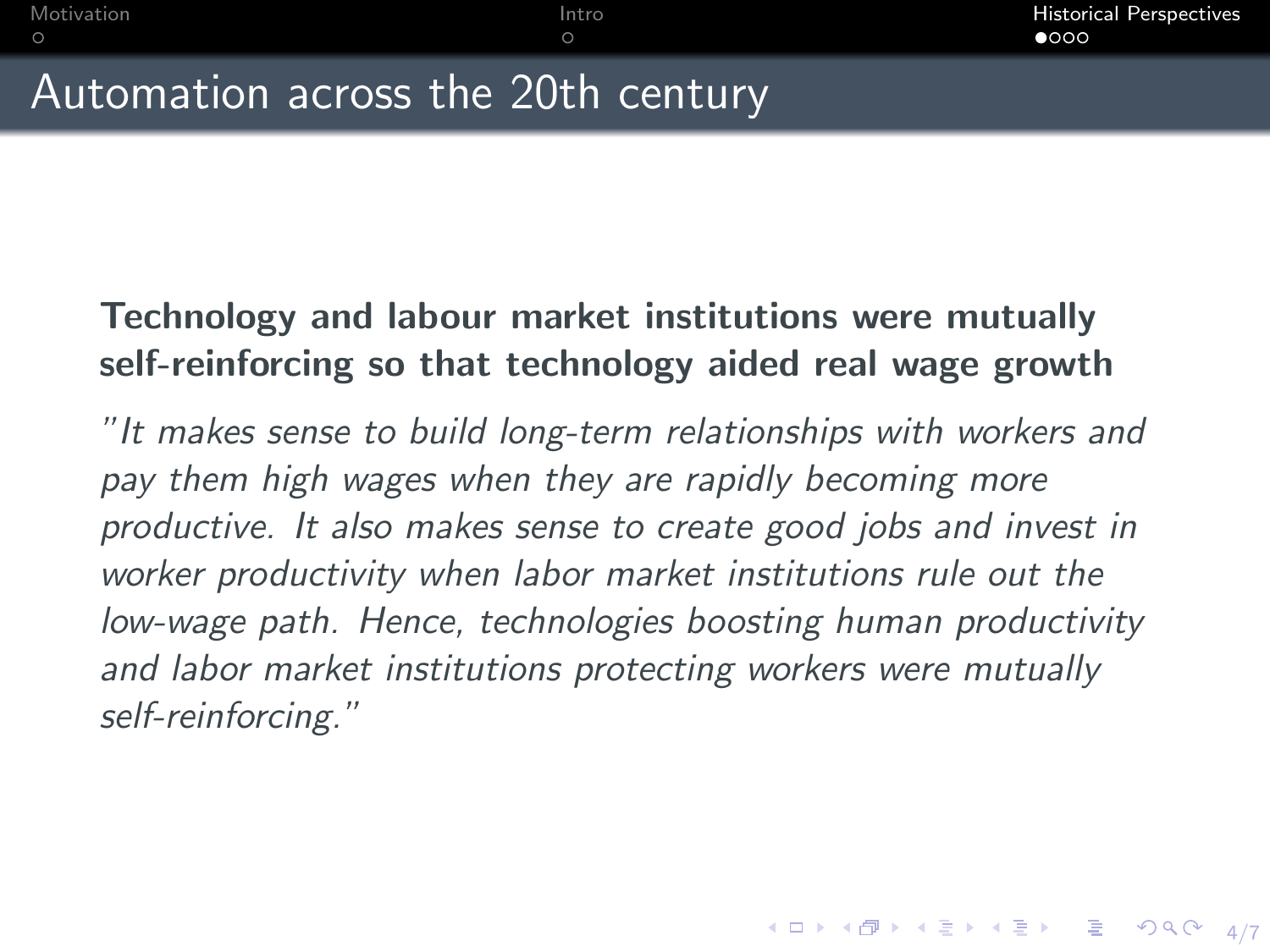## Automation across the 20th century

Crucial policy environment:

- **a** labour market institutions
	- minimum wage regulations
	- collective bargaining power of workers
	- government regulation for worker protection
- **o** market environment
	- competitive markets with technological advances as competitive advantages
	- reduction of power of large corporations (through the Progressive and New Deals)
- political environment
	- government as major funding body for technology
	- era of pluralistic power
	- investment in higher education
	- civil right movements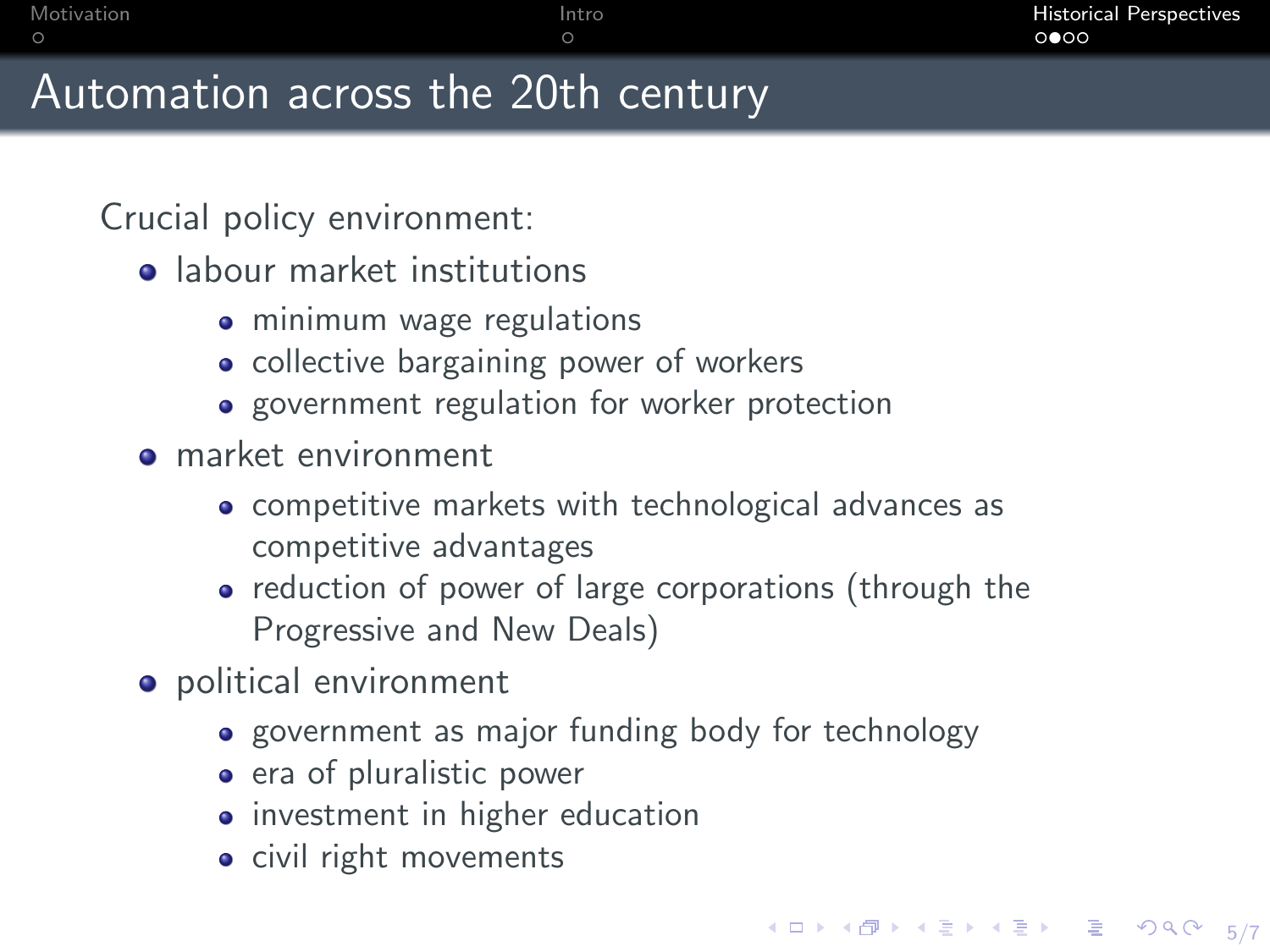## Current debates

Current metrics

- slow real wage growth
- very unequal wage gains
- **•** erosion of real value of minimum wage
- increased global trade resulted in job losses in low-tech manufacturing in developed countries
- weak labour market institutions
- (technological) markets are mostly along oligopolistic competition
- **•** government taxation in favour capital and automation tasks
- **•** government funding motivates technology development to automate current tasks (rather than creating new tasks)